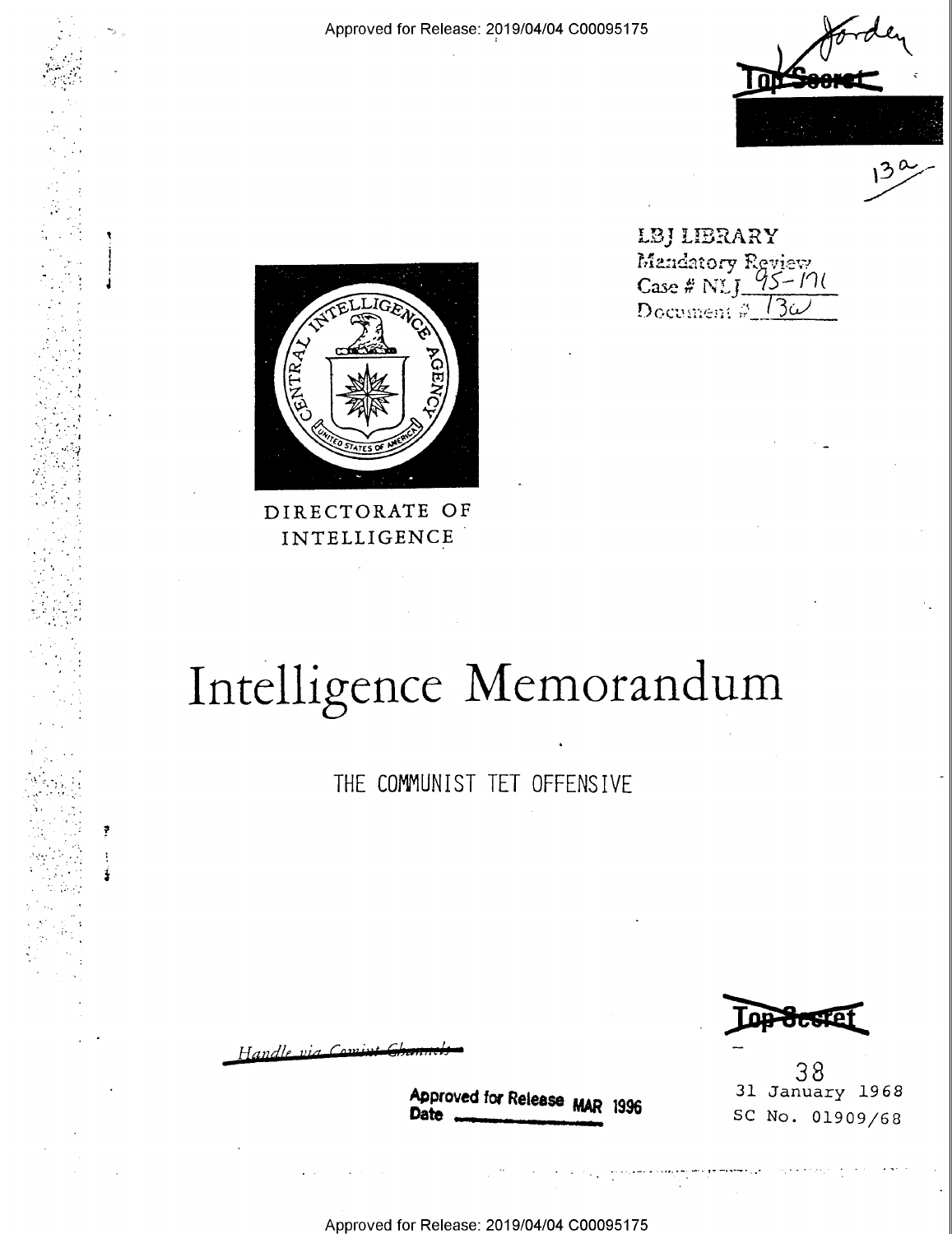$1,5(6)$  $2.76$ C

CENTRAL INTELLIGENCE AGENCY Directorate of Intelligence 31 January 1968

## INTELLIGENCE MEMORANDUM

## The Communist Tet Offensive

## Summary

The current series of coordinated enemy attacks<br>in South Vietnam appears designed for maximum psycho-<br>logical impact and to demonstrate the Communists' con-<br>tinued power despite the presence of strong US forces.<br>The Commun paratory to or in support of such action. The enemy  $\bar{p}$ robably hopes to score some major battlefield successes appear related to Hanoi's recent offer to open talks, but it is questionable that the Communists are making a final

Note: This memorandum was produced solely by CIA. It was prepared by the Office of Current Intelligence and coordinated with the Special Assistant for Vietnamese Affairs.

 $1,5$  (C )  $3,4$ (D)(L) $\parallel$  $(C)$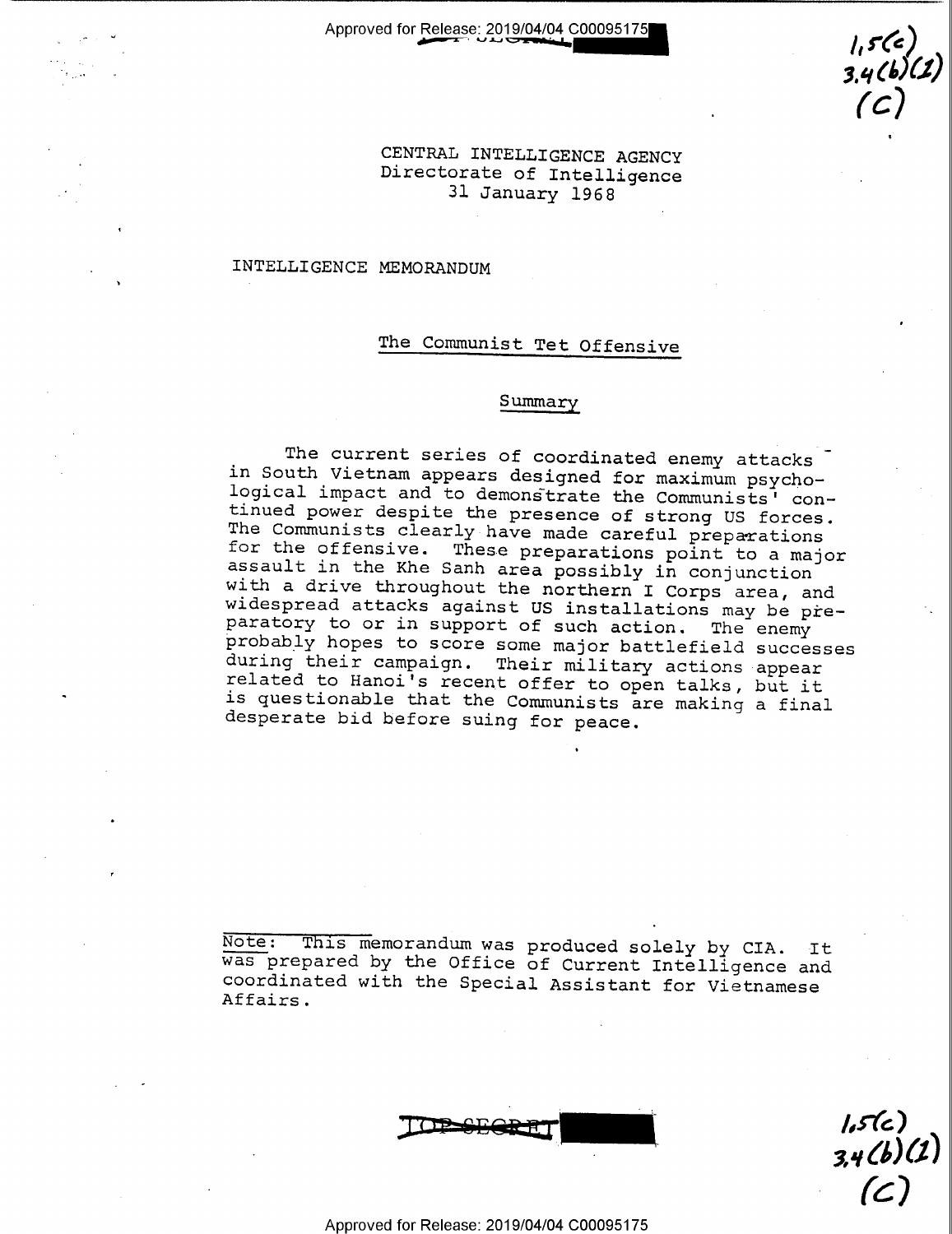$3.40047$  $($   $\mathcal{C}$   $\mathcal{V}$ 

1. The current coordinated series of enemy<br>attacks in South Vietnam, so far targeted primarily<br>against population centers and US installations<br>from I Corps to the delta, appears primarily<br>designed for maximum psychological

2. Extensive harassment of US airfields,<br>logistical centers, and command and communications<br>centers appears--in addition to its shock effect--<br>partly designed to inhibit immediate allied<br>reaction and retaliation. It may be

3. Evidence has been building up for the past<br>several weeks that the Communists intended a major<br>nationwide offensive in connection with the Tet<br>season. Enemy propaganda, however, had stressed<br>an intention to honor a seven immediately following the Tet truce--was sufficiently enemy attacks were "punishment" for allied violations.

4. It is clear that the Communists made care-<br>ful and, most recently, urgent preparations for<br>the current offensive. These preparations seem to

 $-2-$ 

 $3.4(b)(1)$  $\sqrt{5k}$  $($   $\zeta$   $/$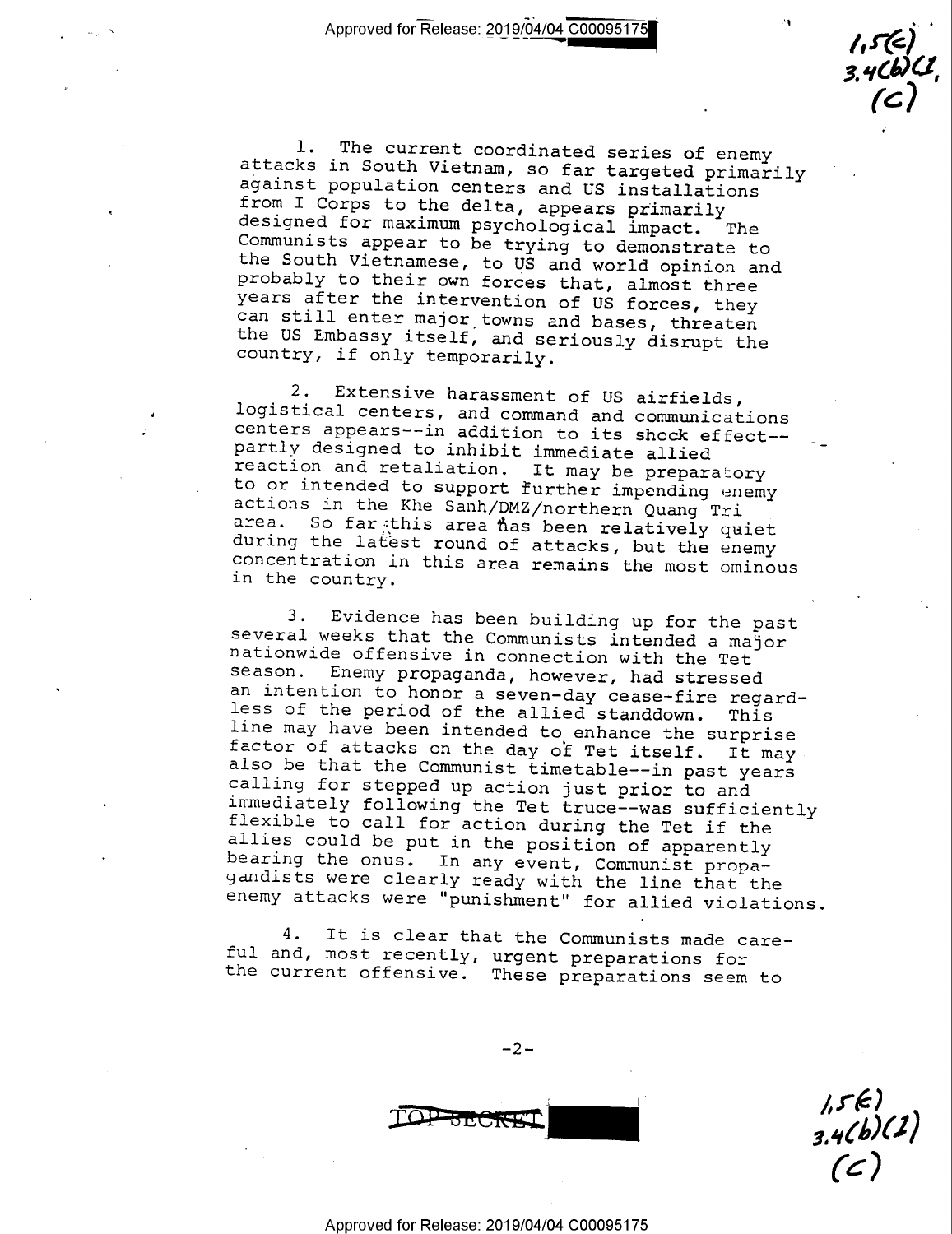"

point, in coming days or weeks, to a major assault<br>around Khe Sanh, possibly in conjunction with a<br>campaign throughout the northern I Corps area.<br>The Communists probably hope, in addition to<br>psychological gains, to score s

5. There seems to be little question that the<br>present Communist offerive activity bears a relation<br>to Hanoi's recent offer to open talks. Foremost,<br>the Communists probably hope to improve their<br>political and military image

 $-3-$ 

 $\frac{1}{2}$  $5,7$ ( 3'3: C

 $3.4$  (b) (L)

 $($  $\epsilon$  $/$